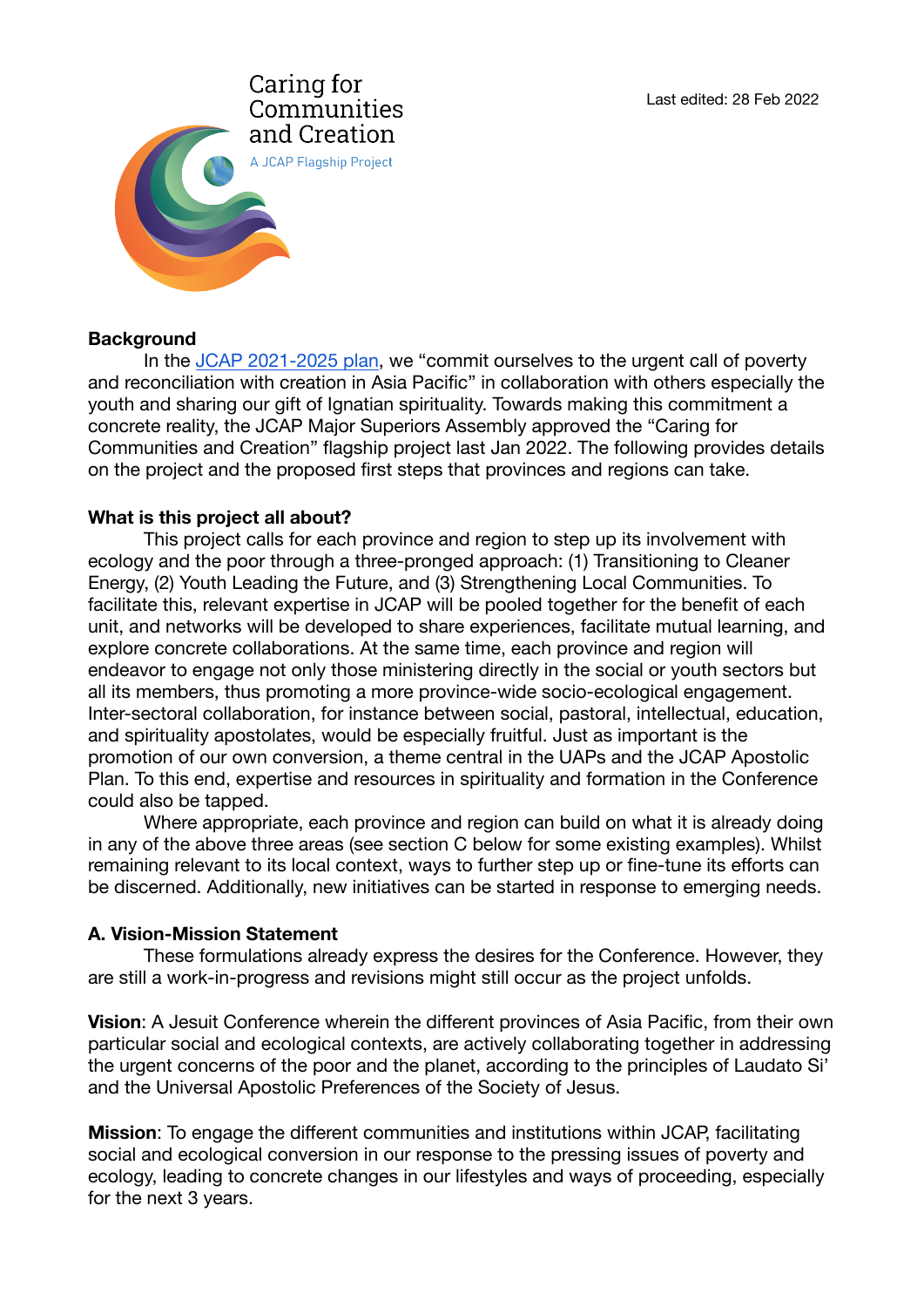# **B. Key points about the three approaches**

# **1. Transitioning to Cleaner Energy: To reduce CO<sub>2</sub> emissions by 50% by 2030, achieved through a) reduction of energy use, and b) shifting from fossil fuel dependency**



Carbon emissions affect our planet significantly. They are one of the most significant contributors to global warming and the climate crisis. Many of our poor sisters and brothers live in areas particularly vulnerable to the impacts of climate change. In the cities of Asia Pacific we may not feel climate change directly, but the poor in our region are already suffering from its drastic impact, particularly in their livelihoods.

Yet there is still hope. We can do something to minimize the impacts of carbon emissions. The highest contributors to carbon emissions are our activities related to energy (36013.52 million tonnes of  $CO<sub>2</sub>e$ ), agriculture (5795.51 million tonnes of  $CO<sub>2</sub>e$ ), land-use change and forestry (produced  $3217.07$  million tonnes of  $CO<sub>2</sub>e$ ), among others. COP 26 has set a target of 50% reduction of carbon emissions by 2030 and Pope Francis has urged everyone to support these efforts.

We are called to "recognize the need for changes of lifestyle, production, and consumption, in order to combat this warming…" [LS 23] and this document hopes to begin concrete changes starting at Jesuit communities within JCAP. Fr General's letter on poverty and the call for a simpler lifestyle also support the reduction in energy consumption. Poverty is not only "less things" but also a sacrifice of "comfort" or "luxury" for the common or greater good.

**Focus**: Lifestyles of Jesuit communities and operations of our institutions

### **Areas to look into**:

- a) Travel: reduction of flights; reduction of land travel by our own private vans or cars; encourage cycling, walking, online meetings
- b) Houses/buildings: move to renewable energy; find ways to reduce energy usage, starting with energy-intensive appliances such as clothes dryers
- c) Activities: zero-waste meetings
- d) Food: more plant-based foods, less meat consumption; encourage healthier meals; can show how unhealthy food affects community members which translates to increased health care costs of the province; contribute by growing own vegetables

### **Steps**:

- a) Identify: measure/quantify baseline footprint
- b) Share: disseminate information to all members of the community, can compare with other communities too, also with the provincial so that support and decisions can be made
- c) Act: perhaps each community or ministry can assess how best to engage with the selected approach and what specific actions to take
- d) Reflect and Evaluate (then repeat cycle): the assigned "Laudato Senior" can give a periodic report to the community and see how adjustments can be made; together with this report, the community can engage in prayer, reflection, and sharing so as to deepen the process of ecological conversion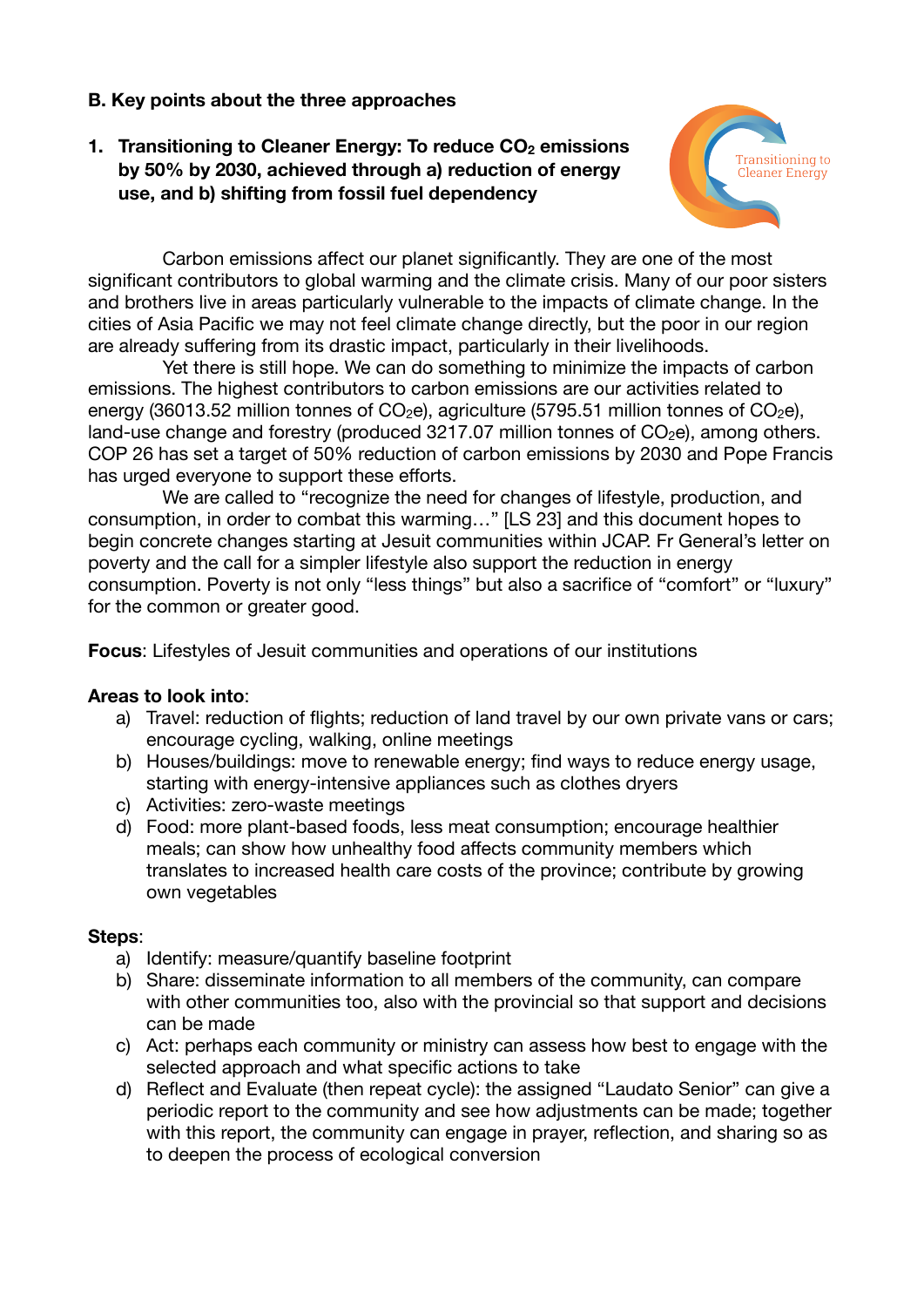## **2. Youth Leading the Future: To accompany the young towards ecological conversion through an Ignatian retreat and the pursuit of socio- ecological projects of their own**



Young people face much turmoil in their lives today: the effects of the pandemic, unprecedented social change, political upheaval, and what could be the biggest emergency of this age, systemic ecological collapse. The youth are already experiencing anger and anxiety about the environmental crisis, and trauma brought about by the climate crisis.

As inheritors of this massive problem, they need to be equipped on all levels to deal with a bleak future on this planet. They need to learn how to battle the indifference and inaction of generations before them, and unlearn the harmful habits of disconnection from and abuse of the natural world. Addressing the spiritual and psychological dimensions underlying the ecological crisis might be a good starting point.

**Focus:** Youth in schools, parishes, youth ministries (perhaps 16-25 year olds)

## **Areas to look into**:

- a) Ignatian Spirituality and science: the retreat apostolate can come up with a draft framework/model that incorporates scientific reports, pressing ecological issues, and their current social impacts into a retreat experience for the youth; it is important that an experience of nature, preferably a forest or the sea, is part of the retreat itself
- b) Schools, parishes, youth ministries: they can adapt the framework/model to their own context and to their own youth groups
- c) Resulting projects: can be individual or group, with a broad range of possible actions, curated together with the team in-charge of this approach; the projects are as important as the retreat because both complement each other on the path of ecological conversion

# **Steps**:

- a) Retreat: a first batch will be carried out in one particular place where a retreat experience can be arranged using the created framework/model, which can then be evaluated and then later shared with other places for replication; at least in the initial stages, participation should be voluntary and not required
- b) Projects: the youth groups should be guided in choosing their projects and see to it that their projects are sound and have good chances of success; more important than the size or scale of the project is that individuals have the chance to meaningfully participate
- c) Reflection: this step is important as it brings together the fruits of the retreat and their projects; allows for evaluation of their projects and creates the opportunity for adjustments; this could be scheduled at the end of a specified time period and reflect back on the fruits of the retreat; the goal of ecological conversion is not only centered on the retreat, but a process equally involving the aspects of retreatprojects-reflection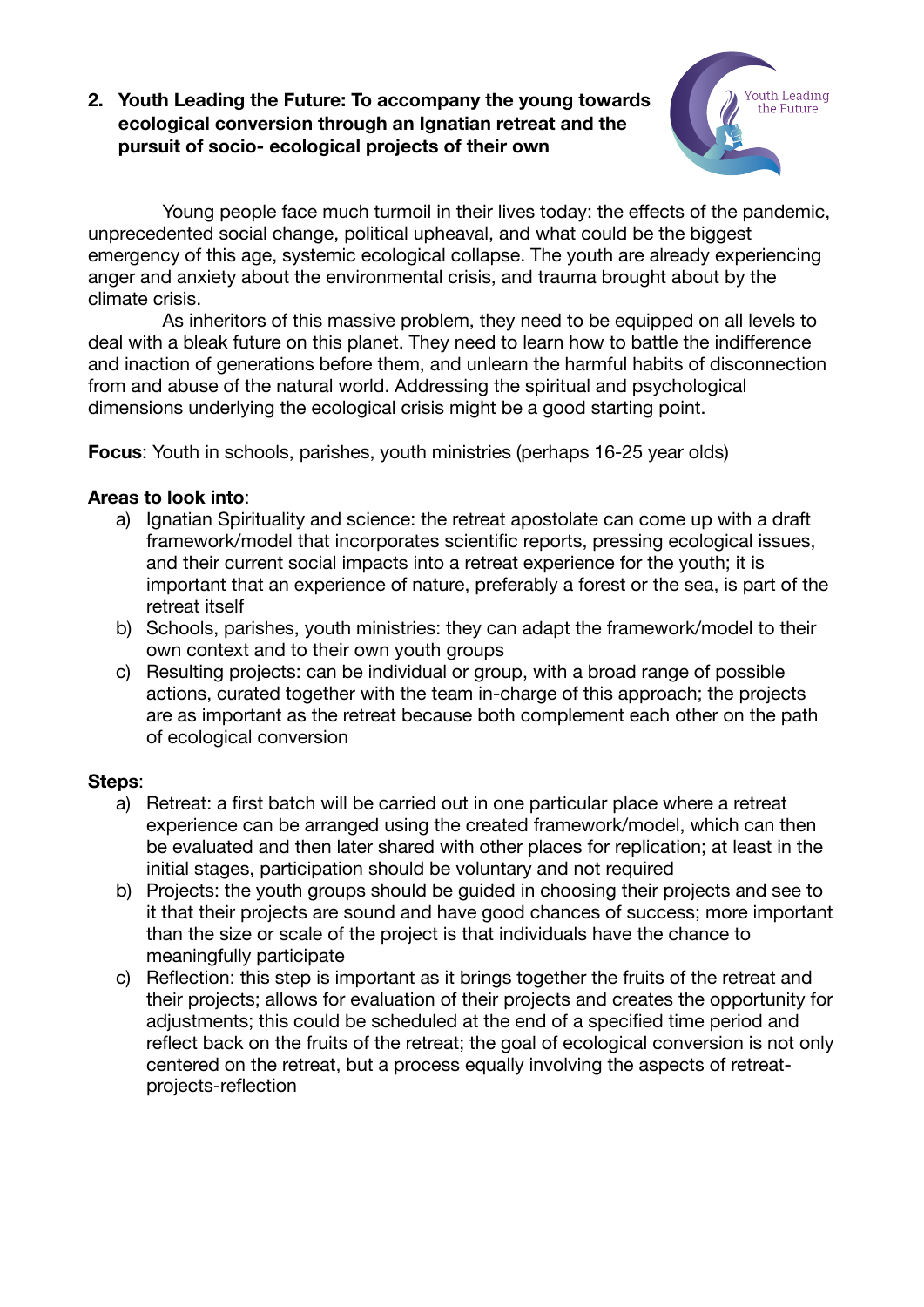# **3. Strengthening Local Communities: To help build resilience and strengthen local communities through partnerships with Jesuit ministries using nature-based solutions**



Our local community partners are among the most vulnerable sector of our society — indigenous communities, farmers, fisherfolk, urban poor. With long-drawn COVID-19 pandemic, the climate emergency declared in 2019, and continued worsening of the Earth's vital signs, the situation of local communities has become even worse.

"The human environment and the natural environment deteriorate together; we cannot adequately combat environmental degradation unless we attend to causes related to human and social degradation. In fact, the deterioration of the environment and of society affects the most vulnerable people on the planet: 'Both everyday experience and scientific research show that the gravest effects of all attacks on the environment are suffered by the poorest.'" [LS 48]

Nature-Based Solutions (NBS) work with nature to address societal challenges, providing benefits for both human well-being and biodiversity. They are actions that involve protection, restoration or management of natural or semi-natural ecosystems. They support biodiversity and are led by local communities.

**Focus**: Local communities such as farmers, fisherfolk, urban poor, indigenous communities

## **Areas to look into**:

- a) Conservation and reforestation: for local communities in lowland, upland, or coastal areas whose lives and livelihoods are intimately connected to the forest, assistance can be given for them to enhance the health of the forests on which they depend
- b) Use of agroecology such as the establishment of food forests: for schools, rural and urban communities who may have communal space in their immediate vicinity
- c) The establishment of marine protected areas: for fisherfolk communities
- d) Other forms of nature-based solutions

### **Steps**:

- a) Partnership: Jesuit apostolate may establish a formal collaboration with a local community, much like the JRS 40-4-40 project in 2021
- b) Accompaniment: this is the first and most fundamental step; through accompaniment, the needs of the local community can be revealed, and appropriate support can be offered; moreover, the project is not just about the environment but also about the local community and its relationships, resilience, capacity, culture, and spirituality
- c) Appropriate intervention: it is important that NBS is localized since every location, every context is different; the specific NBS is dependent on the problems faced by the communities, the ecological setting, local capacity and willingness and support of the local government

# **C. Existing projects within JCAP that are good starting points**

Certainly, there are many initiatives across the Conference that have been addressing poverty and ecology for several years now. It is the goal of this flagship project to stimulate those ministries, to move further forward, and to share their learnings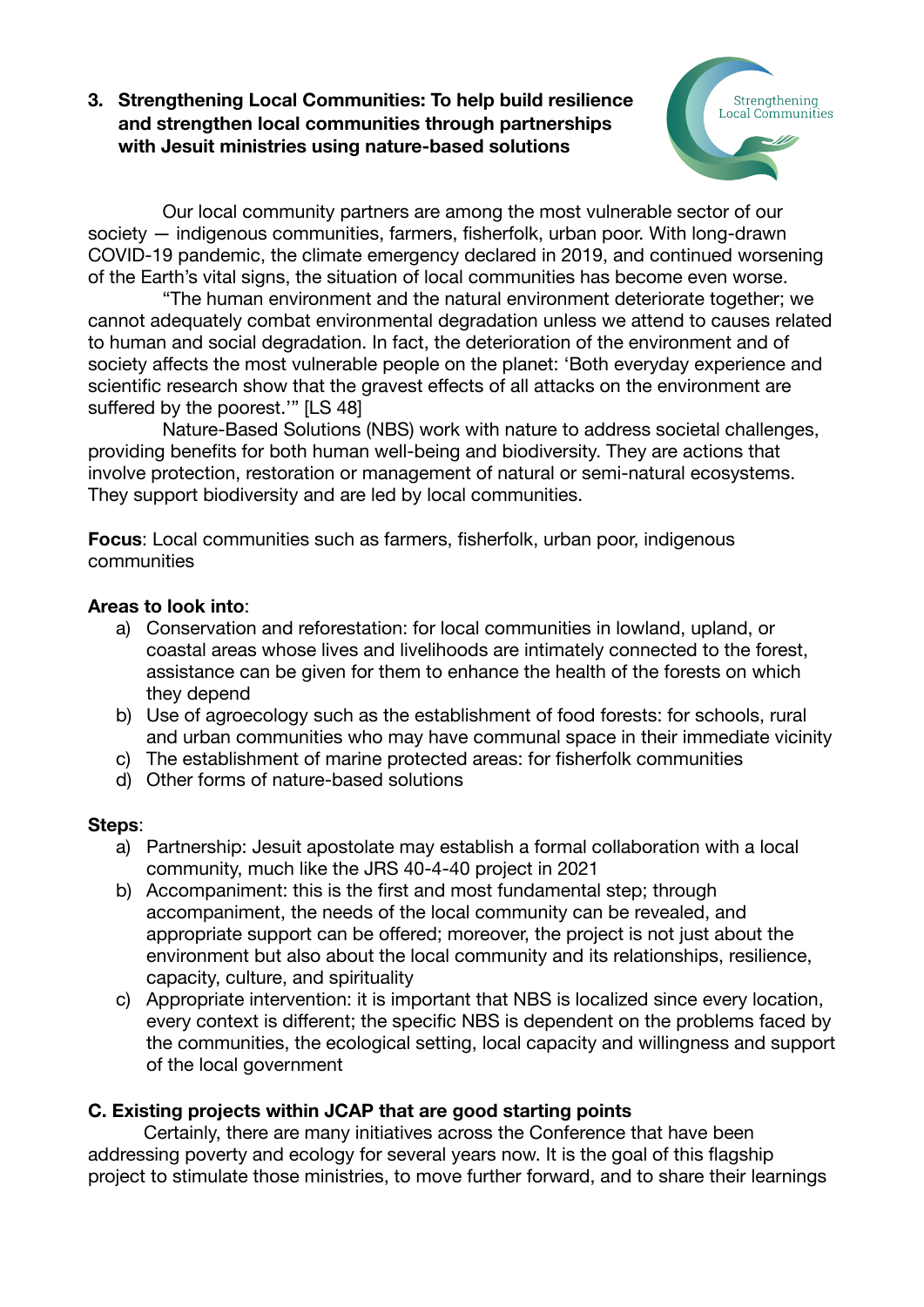and resources with others across the region. Some examples of existing ministries that have already done great work in the past are given below. In our spirit of *magis*, there is always room for growth and improvement in addressing the needs of our time.

1. **On Energy**: In the Philippines, Fr Marlito Ocon SJ had successfully facilitated the installation of photovoltaic cells to generate solar energy at the chaplaincy of the Philippine General Hospital in Manila and also for the buildings of the primary and tertiary education levels of the Ateneo de Zamboanga University. Also, the Ateneo de Davao University uses active solar energy to power a good amount of their electrical requirements.

Growing and eating healthier food are also factors that affect our consumption of energy. One way of reducing our take of energy is to help produce our own food, or at least our own vegetables, instead of purchasing them from the supermarket. Some examples are the a) [community garden](https://jcapsj.org/blog/2020/09/08/nurturing-the-ecological-dimension-of-my-jesuit-vocation/) of the Arrupe International Residence, and the b) [Community Vegetable Garden](https://jcapsj.org/blog/2021/04/29/coveg-20-gods-gift-of-creativity-and-good-health/) of the Jesuit Residence, both located within the campus of the Ateneo de Manila University, and c) the [Dewanto House](https://jcapsj.org/blog/2021/01/27/sowing-a-garden-in-jakartas-urban-jungle/) in Jakarta, Indonesia. These gardens are tended by the resident Jesuits who do not practice the use of synthetic chemicals.

2. **On Youth**: Xavier High School in Chuuk, Micronesia started a "Laudato Si' Club" for the students. Part of their future plans include the building of a simple greenhouse to grow vegetables. A plan for a mini-retreat and workshop are in the works for the youth of nearby Sapuk, focusing on Care for our Common Home.

In Australia, Dr Peter Saunders began a retreat program called "Being with God in Nature," and has gained a following. This April, part of the Australian province's offering for the Ignatian Year is the International Ignatian Ecospiritual Conference [2022](https://iiec.org.au/), billed as "an invitation to ecological conversion."

Xavier Learning Community in Chiang Rai, Thailand has started the [Xavier Sustainable](https://jcapsj.org/blog/2021/11/08/practising-sustainable-agriculture-at-xavier-learning-community/)  [Agriculture project](https://jcapsj.org/blog/2021/11/08/practising-sustainable-agriculture-at-xavier-learning-community/) during the pandemic. It supplies students and staff with fresh vegetables, while teaching them cooperation and the importance of food security in uncertain times.

3. **On Local Communities**: To mark the 40th anniversary of JRS, the Asia Pacific team initiated the [40-4-40: Growing Canopies, Strengthening Communities](https://jcapsj.org/blog/2021/10/11/growing-canopies-and-strengthening-communities-in-the-forests-of-southeast-asia/) project which aimed to support local communities by promoting the planting or preservation of 40,000 trees across different countries in Asia Pacific. This was a collaborative project between JRS, RWC (Reconciliation With Creation), JCIM (Jesuit Companions in Indigenous Ministry) and MAGIS (Youth Ministry), whose main purpose was to strengthen the social and ecological systems of indigenous communities that depend on the sustainability of their natural resources for survival.

In Chiang Mai, Thailand, there exists the **[Emmaus Farm](https://jcapsj.org/blog/2020/06/23/a-farm-with-the-uaps-at-the-centre/) which was initially established** to help former inmates successfully reintegrate into society. Run by a small team of lay volunteers, today the farm has expanded to become a place where all kinds of people, not just those once incarcerated, are welcome to have a personal encounter with God.